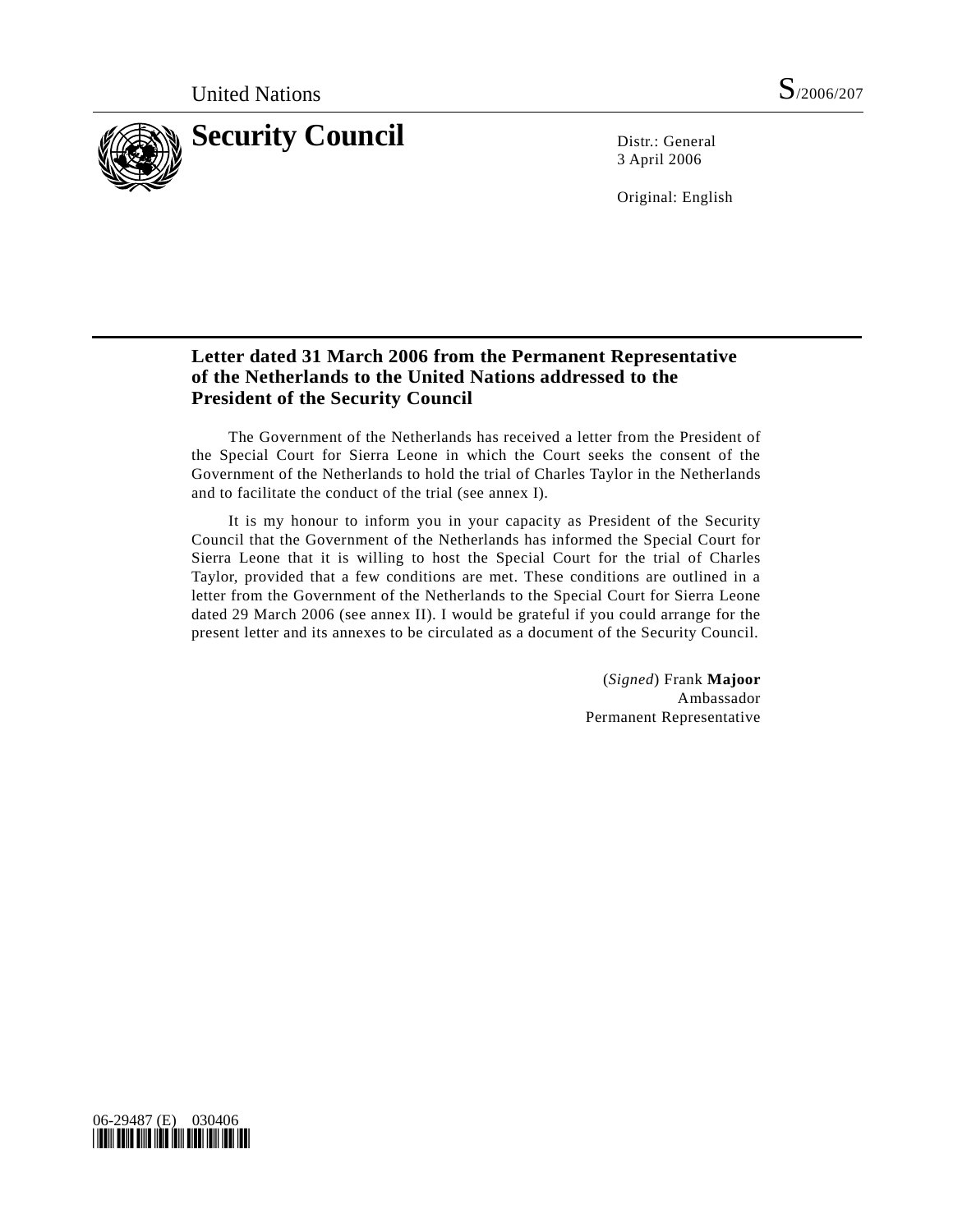## **Annex I to the letter dated 31 March 2006 from the Permanent Representative of the Netherlands to the United Nations addressed to the President of the Security Council**

 It has become apparent to me that security and issues related to the stability in the region would make it impossible for Charles Taylor, the accused in case No. SCSL-2003-01, to be tried in Freetown by the Special Court for Sierra Leone ("Special Court").

 Pursuant to rule 4 of the Rules of Procedure and Evidence of the Special Court, I am empowered to authorize a Trial Chamber to exercise its functions away from the seat of the Special Court. It is my intention to exercise this power to authorize the trial of Charles Taylor to be held at a venue outside of Sierra Leone.

 The cost of establishing a courtroom facility of the requisite standard in order to conduct a single trial would undoubtedly be prohibitive. I have therefore requested the Registrar of the Special Court to ascertain whether any existing international criminal court with such facilities might be in a position to make some of those facilities available to the Special Court for a limited period, on a costrecovery basis, and in particular, whether the International Criminal Court would be in a position to assist the Special Court in this respect.

 It would be necessary for the Government of the Netherlands to give its consent for any such trial to be held in the territory of the Netherlands if appropriate facilities can be made available there for use by the Special Court, and I am now writing to you to seek this consent. We would request that the Government of the Netherlands facilitate the conduct of the trial of Charles Taylor in the Netherlands, in particular by:

- (a) Allowing the detention and the trial in the Netherlands of Charles Taylor by the Special Court;
- (b) Facilitating the transport upon request of the Special Court of Charles Taylor within the Netherlands outside the areas under the authority of the Special Court;
- (c) Enabling the appearance of witnesses, experts and other persons required to be at the Special Court under the same conditions and according to the same procedures as applicable to the International Tribunal for the Former Yugoslavia.

 I would emphasize that our request to the Netherlands to host the trial of Charles Taylor extends only for the duration of the trial, including the appeal, and that Charles Taylor would need to be relocated to another State after the judgement is final. We will ensure that a subsequent location for Charles Taylor is found prior to his transfer to the Netherlands.

 I would like to thank you in advance for your consideration of this request, and look forward to your response.

> (*Signed*) Justice A. Raja N. **Fernando** President Special Court for Sierra Leone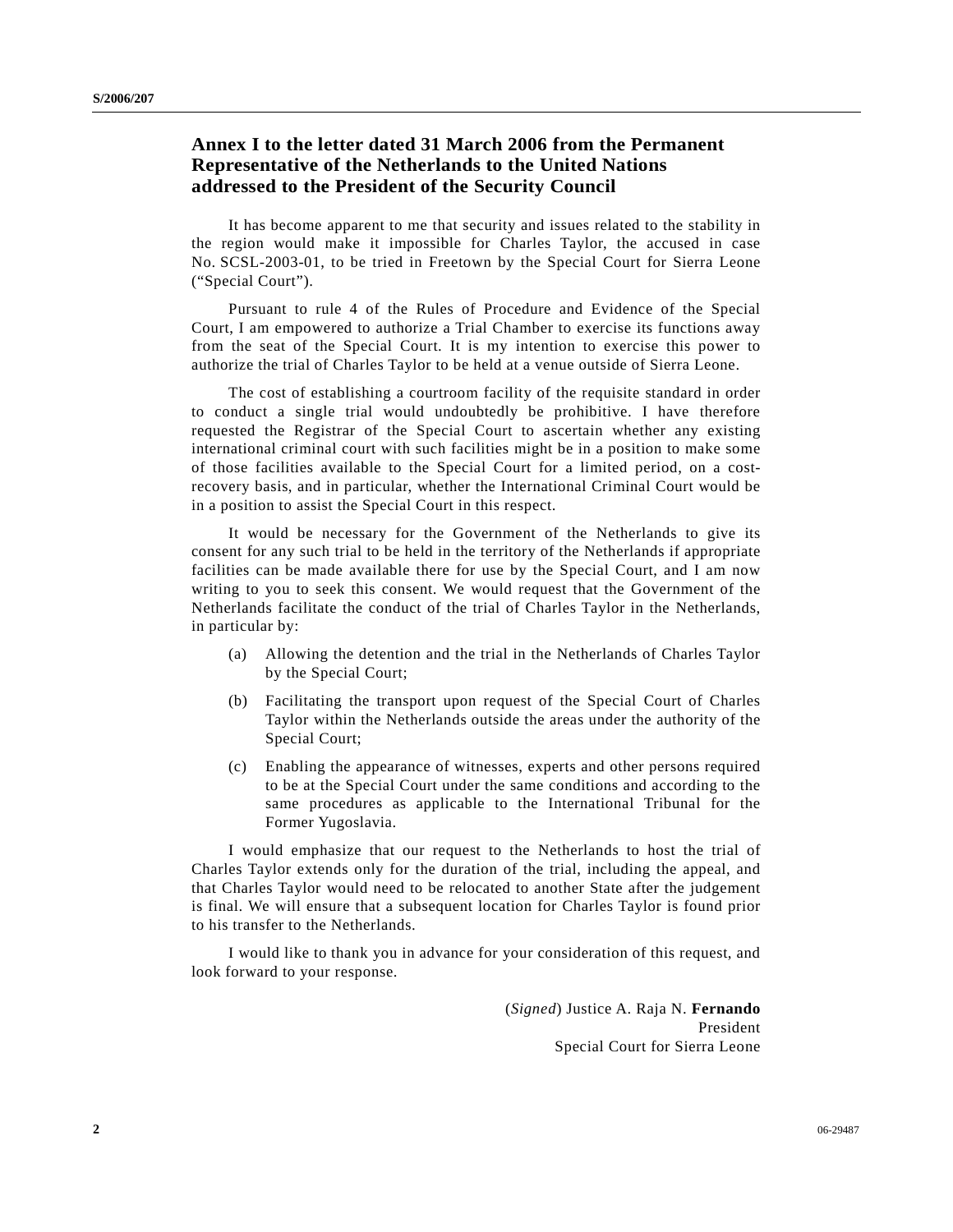## **Annex II to the letter dated 31 March 2006 from the Permanent Representative of the Netherlands to the United Nations addressed to the President of the Security Council**

 First of all, allow me to express my appreciation for the essential work of the Special Court for Sierra Leone. Now that the accused Charles Taylor has been transferred to the Special Court for Sierra Leone, the trial of Mr. Taylor will undoubtedly constitute a new and vital contribution by the Special Court to the establishment of the rule of law in Sierra Leone and the region, and to the fight against impunity in general.

 With reference to the request contained in your letter dated 29 March 2006, I am pleased to inform you that the Government of the Netherlands is willing to host the Special Court for Sierra Leone for the trial of Mr. Taylor on the following conditions:

- 1. That the necessary legal basis is created for the Special Court to detain and conduct the trial of Mr. Taylor in the Netherlands;
- 2. That arrangements are in place to ensure that Mr. Taylor is transferred to a place outside of the Netherlands immediately after the final judgement of the Special Court;
- 3. That the Special Court ascertains that one or more of the existing international criminal courts in the Netherlands are in a position to make available appropriate facilities, including a courtroom and a detention cell, to the Special Court for the purpose of the trial of Mr. Taylor.

 Furthermore, I should like to underline that all costs to be incurred as a result of the trial of Mr. Taylor in the Netherlands are expenses of the Special Court for Sierra Leone in the sense of article 6 of the Agreement between the United Nations and the Government of Sierra Leone of 16 January 2002, and that no additional costs shall be incurred by the Netherlands without its consent.

 A Chapter VII resolution of the United Nations Security Council with sufficient specificity would cover the first condition for the immediate future. At the same time, we would need to conclude a headquarters agreement as soon as possible.

 The second condition would require prior agreement by one or more other States to accept Mr. Taylor immediately after a final judgement. The Netherlands Government is not willing to let Mr. Taylor serve his sentence in the Netherlands in case of conviction, nor to provide him refuge in case of acquittal. Therefore, I call upon the Special Court to obtain the necessary prior agreement in this regard.

 With regard to the third condition, I kindly request you to inform me as soon as the Special Court has ascertained that one or more of the existing international criminal courts in the Netherlands have agreed to make available appropriate facilities, including a courtroom and a detention cell. You may note that in the case of the International Criminal Court, this would require the approval of the Assembly of States Parties.

 As regards the required office space for the Special Court, it is my understanding that the Special Court will explore whether it can avail itself of offices on the existing premises of one of the international criminal courts in the